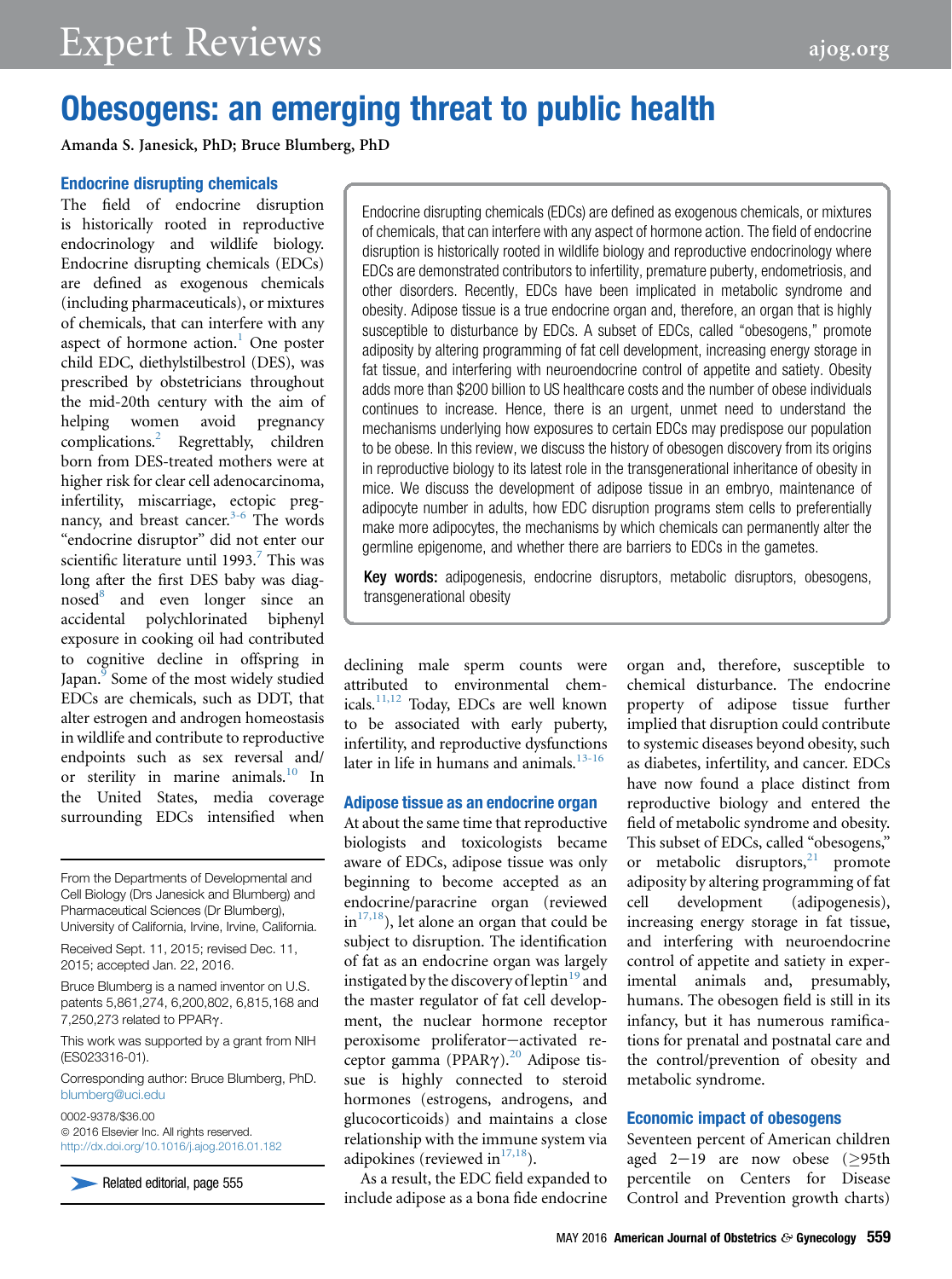and 32% are overweight  $(≥85th)$ percentile).<sup>[22](#page-4-0)</sup> More alarming is the rise in obesity rates among children under 2 years of age. $2<sup>3</sup>$  Since it is improbable that children in this age group are consuming more food or exercising less than previous generations, it seems likely that an altered in utero or postnatal environment affects fat deposition during development. Obesity adds more than \$200 billion to US healthcare costs, and the number of obese individuals continues to increase. $^{22}$  $^{22}$  $^{22}$  In the European Union (EU), EDCs contribute  $\in$ 157 billion per year (a conservative measurement) to the cost of human disease, $^{24}$  $^{24}$  $^{24}$  with DDE, phthalates, and bisphenol A (BPA) exposures specifically contributing over  $\epsilon$ 18 billion per year to adult and childhood obesity and diabetes. $25$  Given weaker regulations of EDCs in the United States vs the EU, $^{26}$  $^{26}$  $^{26}$ the economic cost is likely to be proportionally greater in the United States. Hence, there is an urgent, unmet need to understand the mechanisms underlying how EDC exposures can predispose our population to be obese.

#### A brief history of obesogens

In the 1960s, organotins like tributyltin (TBT) were found to be effective in preventing biofouling on ship hulls by marine invertebrates and rapidly replaced copper as a biocide on ships, underwater instruments, and oil pipe-lines.<sup>[27,28](#page-4-0)</sup> Hardly a decade after organotins were introduced, the first reports of imposex in snails surfaced, $29,30$  and subsequent studies identified TBT as the causative agent. $31-33$  Given that snails lack most vertebrate orthologs of sex steroid receptors (eg, androgen and progesterone receptors),  $34$  this result did not interest vertebrate developmental biologists until 2003, when TBT was shown to masculinize female fish. $35,36$ The mechanism proposed was that TBT inhibited aromatase action, thereby preventing the biosynthesis of estradiol from testosterone. $37,38$ 

Hypothesizing that TBT might function at a transcriptional level via sex steroid receptors, we tested whether TBT could activate steroidal estrogen and androgen receptors in cell culture. The results were negative. Instead, TBT bound to and activated the nuclear hormone receptors PPAR $\gamma$  and the retinoid X receptor (RXR) from human, mouse, and frog with nanomolar affinity, and frogs treated with TBT developed testes containing fat that replaced testicular tissue. $39$  This was significant because PPAR $\gamma$  and RXR function as a heterodimer to promote adipose differentiation and lipid storage. $40$  In mice, prenatal exposure to TBT led to offspring with an increased propensity to make fat cells at the expense of bone<sup>41</sup> and showed increased adiposity at 10 weeks of age.<sup>[39](#page-5-0)</sup> TBT exposure during puberty led to weight gain, insulin resistance, increased leptin, and fatty liver in male mice.<sup>[42](#page-5-0)</sup> Structural studies confirmed that TBT possesses nanomolar binding affinity for RXR, whereas a related organotin, triphenyltin, bound both PPAR $\gamma$  and RXR $\alpha$  avidly.<sup>43,44</sup> Organotins still remain the only obesogens for which a molecular mechanism has been delineated.

### Evidence supporting the existence of obesogens

Numerous other chemicals that may be obesogens have been identified (see Table 43.1 in Janesick et  $al<sup>45</sup>$ ). The type of evidence supporting the obesogenicity of individual chemicals varies. Some studies are correlative; for example, chlorinated persistent organic pollutants are associated with increased body mass index and/or type II diabetes in humans in cross-sectional epidemio-logic studies.<sup>[46](#page-5-0)</sup> Other chemicals induce adipogenesis in cells or activate PPARg, but have not been tested in vivo. $47,48$ Some EDCs have only been studied in adults, while others predispose a devel-oping fetus to subsequent obesity.<sup>[49](#page-5-0)</sup> We reserve the designation as a bona fide obesogen for chemicals that can induce increased fat mass in vivo.

The mechanistic detail underlying obesogen action can also range from limited to thorough. For example, the crystal structure of TBT binding PPARg and RXR has been solved, whereas other obesogens such as bisphenol A may affect multiple numerous endocrine pathways[.49](#page-5-0) Whether a chemical

can elicit permanent epigenetic changes in an organism and whether exposure occurs during a critical window of development (when germ cells are being programmed) can determine if the effects of an obesogen will be transient or permanent and transmitted throughout multiple generations (discussed below). $50,51$  Therefore, EDCs can have a direct effect on a particular target tissue via a known mechanism of action and can also cause widespread, sometimes subtle effects on multiple organ systems that ultimately promote obesity in the exposed individual and in subsequent generations.

## Developmental origin of adipose tissue and susceptibility to EDC disruption

Adipogenesis begins in the 14th week of human gestation $52$  and continues during the early postnatal period.<sup>[53](#page-5-0)</sup> Adipose tissue turnover in humans persists through childhood and adolescence, then levels off at about 10% renewal per year in adulthood.<sup>53</sup> This phenomenon is mostly independent of body mass index, as weight gain/loss in adults is predominantly due to changes in adipocyte size.<sup>[53,54](#page-5-0)</sup> Adult mice that are challenged with a high-fat diet accumulate fat by hypertrophy (increasing fat cell size) in most adipose depots, with the exception of gonadal (visceral) fat, which possesses higher capacity to expand by hyperplasia (increasing fat cell number).[54-56](#page-5-0) We and others<sup>[57](#page-5-0)</sup> concluded from these studies that increased adipogenesis during early development permanently establishes an elevated fat cell number in adulthood. Exposure of adult animals to TBT increases fat mass, but it is not known whether this effect is reversible or heritable. Subsequent increases in body fat are primarily derived from a hypertrophic mechanism in the absence of obesogen exposure.

Mesenchymal stem cells harvested from adipose tissue or bone marrow can be induced to differentiate into fat, bone, cartilage, and other lineages in culture,  $58$ although it is uncertain whether they have the same plasticity in vivo. $5^{\circ}$ Commitment to each of these lineages is largely mutually exclusive and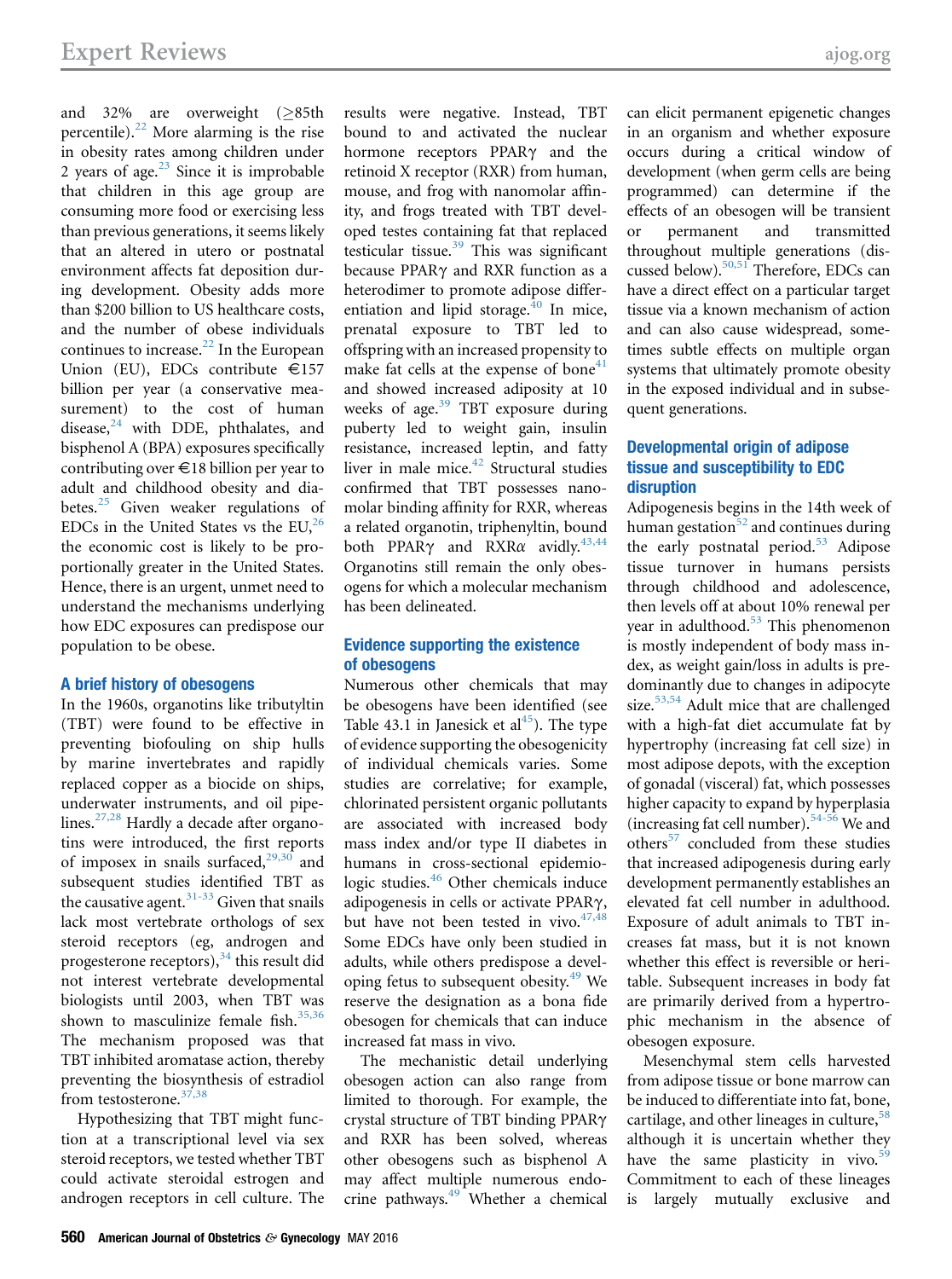irreversible.<sup>[60](#page-5-0)</sup> Transformation of a mesenchymal stem cell into an adipocyte requires initial commitment to the adipose lineage, followed by terminal differentiation into a mature adipocyte (reviewed in $61,62$ ). The initial commitment is mediated by various transcription factors that function to sensitize cells to BMP signaling, repress osteogenic Wnt signaling, and promote PPAR $\gamma$  expression.<sup>[63-67](#page-5-0)</sup> Terminal differentiation is marked by an induction of metabolic genes and adipokines associated with mature adipocytes. This step is primarily controlled by PPAR $\gamma$  and CCAAT-enhancer-binding proteins (C/EBP) - $\alpha$ , - $\beta$ , and  $-\delta$ .  $\frac{68,69}{ }$  $\frac{68,69}{ }$  $\frac{68,69}{ }$  Treatment of committed pre-adipocytes with an "adipogenic cocktail" (glucocorticoids, cAMP agonists, and insulin) increases expression of PPAR $\gamma$  and C/EBP proteins, which establish a sustained positive feedback loop.  $68,70,71$ 

Together with adipogenic cocktail, activation of PPAR $\gamma$  via exogenous ligands such as rosiglitazone or TBT strongly promotes adipocyte differentiation and maintenance, together with the expression of genes involved in lipid droplet formation, glucose uptake, fatty acid synthesis, and adipokine secretion.<sup>[50,72](#page-5-0)</sup> Obesogens such as TBT, or the fungicide triflumizole, can commit mesenchymal stem cells to the adipocyte fate while diverting them away from the osteogenic lineage. A single dose of TBT given to mice prenatally caused the mesenchymal stem cell population in offspring to veer toward the adipose lineage at the expense of bone. $41$ When mice were exposed to triflumizole in the water throughout pregnancy, mesenchymal stem cells preferentially differentiated into adipocytes in a PPAR $\gamma$ -dependent process.<sup>[73](#page-5-0)</sup> Prenatally TBT-treated animals had more and larger fat cells and substantial fat accumulation in the liver. $50$  Based on the experimental design in this study, skewing the mesenchymal stem cell lineage toward adipocytes was judged likely to be an epigenetic phenomenon rather than a genetic mutation. The action of obesogens early in development can be written into the epigenetic code consisting of DNA methylation or

histone modifications in the mesen-chymal stem cell population.<sup>[41,50,74](#page-5-0)</sup> Such alterations will ultimately poise adipogenic genes to become more transcriptionally active and osteogenic genes to be transcriptionally silent during cellular differentiation.

## Potential consequences of obesogens on metabolic setpoint in humans

Obese humans have more fat cells $53$  and likely developed them early in life, by mechanisms outlined above. We theorize that adipogenic stimuli (such as obesogen exposure) received perinatally, or during adolescence, permanently increase fat cell number, thereby creating an altered metabolic set point. If true, the implications are profound: The higher number of fat cells from the beginning of life cannot be reduced by diet, exercise, or even surgery.[53](#page-5-0) Visceral fat depot sizes can be expanded in adults via proliferation,  $54-56$  but permanently decreasing cell number by weight loss has not been documented. Rigorous and faithful adherence to a restrictive diet and a vigorous exercise regimen can successfully shrink, or even empty, existing fat cells. However,  $83-87%$  of those who achieve significant weight loss regain the weight within a few years, $75,76$  supporting the existence of altered metabolic set points. There is no evidence that empty fat cells automatically undergo apoptosis; such a scenario is evolutionarily unlikely because healthy fat cells would be required in order for the organism to survive periods of fasting. Moreover, it is likely that shrunken fat cells would "crave to be filled" because expression of the satiety hormone, leptin, closely parallels fat mass and small fat cells secrete the least leptin.<sup>[77](#page-5-0)</sup>

## Transgenerational inheritance of obesity

A startling recent finding in the EDC field is the identification of transgenerational effects that do not follow Mendelian inheritance. This research took root in the reproductive endocrinology field when Michael Skinner and colleagues found that the fungicide vinclozolin, given only to the pregnant

rat, reduced fertility in subsequent generations, including F3 (great-grandchildren) and F4 (great-great-grandchildren), that were not exposed to the chemical.[78](#page-5-0) In a landmark study of humans from Sweden, it was demonstrated that food availability during the prepubescent period  $(8-12 \text{ years old})$ affected longevity and mortality from cardiovascular disease of that in-dividual's grandchildren.<sup>[79](#page-5-0)</sup> A single winter of overeating could lead to a 6-year decrease in longevity of a prepubescent boy's grandsons, but not granddaughters.[79](#page-5-0) Other examples of heritable effects of environmental chemicals on obesity in rats have been demonstrated, albeit at relatively high doses. These compounds include plastic components such as BPA, diethylhexyl and dibutyl phthalates,[80](#page-5-0) a mixed hydrocarbon mixture (jet fuel JP-8), $81$  and the once widely used pesticide, DDT.<sup>[82](#page-5-0)</sup>

Pregnant F0 mice treated with low doses of TBT in their drinking water produced offspring that had larger fat depots, increased expression of adipogenic markers, and fatty livers, despite a normal chow diet providing only 13.2% of calories from fat.<sup>50</sup> Mesenchymal stem cells from these animals showed decreased expression of bone markers and a gene expression pattern indicating a bias toward the adipogenic lineage. $50$ Strikingly, these impacts of TBT treatment in pregnant F0 animals persisted through at least the F3 generation. $50$ Therefore, prenatal TBT exposure caused heritable alterations in the directly exposed F1 fetuses (and/or F2 germ cells), predisposing the MSC compartment toward the adipocyte lineage even in the F3 generation that was not directly exposed to the chemical.

Transgenerational effects, such as those elicited by TBT, are likely to be epigenetic in origin. That is, they involve changes in gene expression without accompanying changes in the DNA sequence. The major factors underlying epigenetic inheritance include expression of noncoding RNAs and alterations in chromatin structure and transcriptional activity resulting from changes in DNA and histone methylation (which are heritable). $83$  Other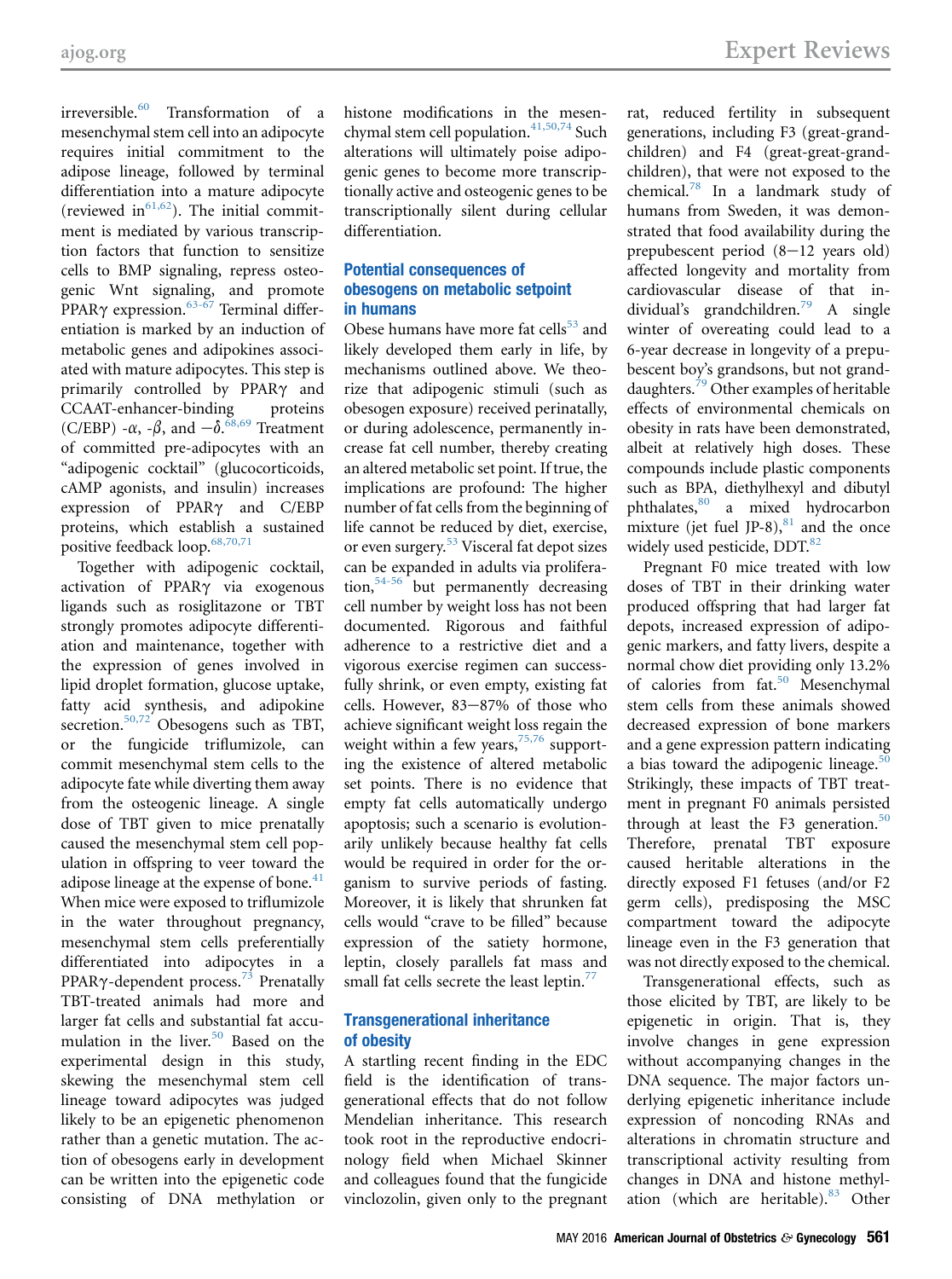histone modifications (acetylation, phosphorylation, ubiquitination) affect gene expression, but these are not thought to be heritable. $83$  Perhaps the most commonly cited changes in the epigenome resulting from EDC exposure is DNA methylation.<sup>[78,80](#page-5-0)</sup> DNA methylation also happens to be the modification easiest to measure genome-wide, and is associated with the most evidence for heritability. The usual function of DNA methylation is to regulate the transcriptional repression of certain genes in order to promote and stabilize a particular cell lineage. $84$  For example, if the promoters of osteogenic genes are methylated in the mesenchymal stem cell population but those of adipogenic genes are demethylated, the adipogenic lineage would be favored owing to increased expression of adipogenic genes.

EDC alteration of DNA methylation in somatic cells is well documented; however, it is more challenging to prove that EDCs are eliciting permanent changes in germ cell methylation, as would be required for transgenerational inheritance. The currently favored mechanism underlying transgenerational inheritance of altered DNA methylation is that EDCs improperly cause regions of DNA to evade erasure of methylation marks during the 2 main demethylation events that occur during development.[85-88](#page-5-0) Various enzymes (eg, Uhrf1, Dnmt1) are responsible for global demethylation,<sup>[89](#page-6-0)</sup> and EDCs could disrupt, or locally prevent, the expression of these genes. Skinner and associates have identified germline epimutations caused by the EDC, vinclozolin, that persist through multiple generations.[85](#page-5-0) By comparing DNA methylation in male primordial germ cells (when DNA methylation is erased) to that in prospermatogonia (when DNA methylation is reestablished), they clearly demonstrated that some methylation marks are not erased in the EDC-treated cells. $90$ 

#### EDC exposure in the gametes

Another important question is whether EDC exposure is acting directly on the gametes, or if more systemic effects are at play. There are 2 barriers that protect the germline from environmental chemicals and obesogens: the bloodfollicular barrier (females) and Sertoli cell barrier (males). Numerous chemicals of various sizes and charges can pass the blood follicular barrier.<sup>[91](#page-6-0)</sup> Lipid-soluble compounds penetrate the Sertoli cell barrier quite effectively, while larger hydrophilic compounds do not readily diffuse and are not actively transported. $92$  The extent to which environmental chemicals cross these barriers is largely unknown. The PPAR<sub>Y</sub> agonist rosiglitazone likely crosses both the Sertoli  $\text{cell}^{93}$  $\text{cell}^{93}$  $\text{cell}^{93}$  and blood-follicular $94$  barriers. Rosiglitazone decreases fatty acid oxidation in mouse cumulus oocyte complexes that are matured in vitro. While the resultant eggs fertilized efficiently, fewer embryos developed to the morula stage, and even fewer into hatching blastocysts.[94](#page-6-0) This suggests that xenobiotic chemicals not only can exert effects at the level of the adipocyte in the parental generation, but also can dysregulate lipid homeostasis at the level of the ovary.

#### How to cope with obesogen exposure

Obesity adversely affects many reproductive health outcomes, including infertility and menstrual disorders, early puberty, and pregnancy complications. $95,96$  While the aftermath and consequences of obesity are familiar, how to prevent its development is less certain. An article published by AJOG brought attention to EDCs and discussed the worthwhile endeavor of taking histories regarding environmental exposures from mothers before conception and during pregnancy. $97$  Although many obstetricians believe that counseling patients would help avoid environmental contaminants, only 45% routinely discuss mercury, 20% discuss pesticides/ insecticides, and  $5-10\%$  discuss PCBs, BPA, and phthalates during prenatal care.<sup>[98](#page-6-0)</sup> Presumably, obesogens are discussed with even fewer patients.

It should be obvious that it is impossible to conclusively establish a causal link between chemical exposure in humans and any adverse health outcome except in

cases of accidental exposure (eg, Minamata mercury poisoning,<sup>99</sup> Yusho disease from PCB poisoning<sup>100</sup>) or unanticipated side effects of prescription drug treatment<sup>101</sup> because one simply does not perform double-blind, placebocontrolled chemical exposures on humans. The medical community readily accepts evidence of a drug's effectiveness in preclinical animal studies as adequate justification to move drug candidates into human clinical trials. Therefore, we believe that evidence of harm from chemical exposure in animal studies should be sufficiently persuasive to counsel patients to show caution toward EDC exposure, including obesogens. In our opinion, EDCs should be routinely discussed by obstetricians with their patients. One way to minimize EDC exposure is to consume organic fruits, vegetables, and grain products insofar as possible. Increasing numbers of fungicides routinely applied to fruits and vegetables are being identified as obesogens and metabolic disruptors $73,102$  and the levels of agrochemical residues such as glyphosate on corn, wheat, and rice continues to rise. $103$  It may also be reasonable to recommend that women minimize the use of cosmetics and personal care products containing EDCs (such as parabens and phthalates).

While we have focused on xenobiotic EDCs and obesogens that are encountered via exposures to plastics, pesticides, herbicides, industrial products, personal care products, etc, it should be noted that there are numerous chemicals shown to be obesogens in animals (and humans $104$ ) that are intentionally added to foods.<sup>[105](#page-6-0)</sup> These include (but are not limited to) artificial sweeteners, $106,107$  phytoestrogens, $108$  preservatives, $109$  and added sugars, in particular high-fructose corn syrup (extensively reviewed in $^{110}$ ). Women hoping to minimize even potential exposures to obesogens may consider limiting these chemicals during pregnancy.

Such behavior modifications have already been tested on a limited basis. One study showed that simply replacing foods with organic, nonpackaged, fresh foods had a significant effect on lowering BPA and di-(2-ethylhexyl)phthalate levels in the urine. $111$  Counterintuitively,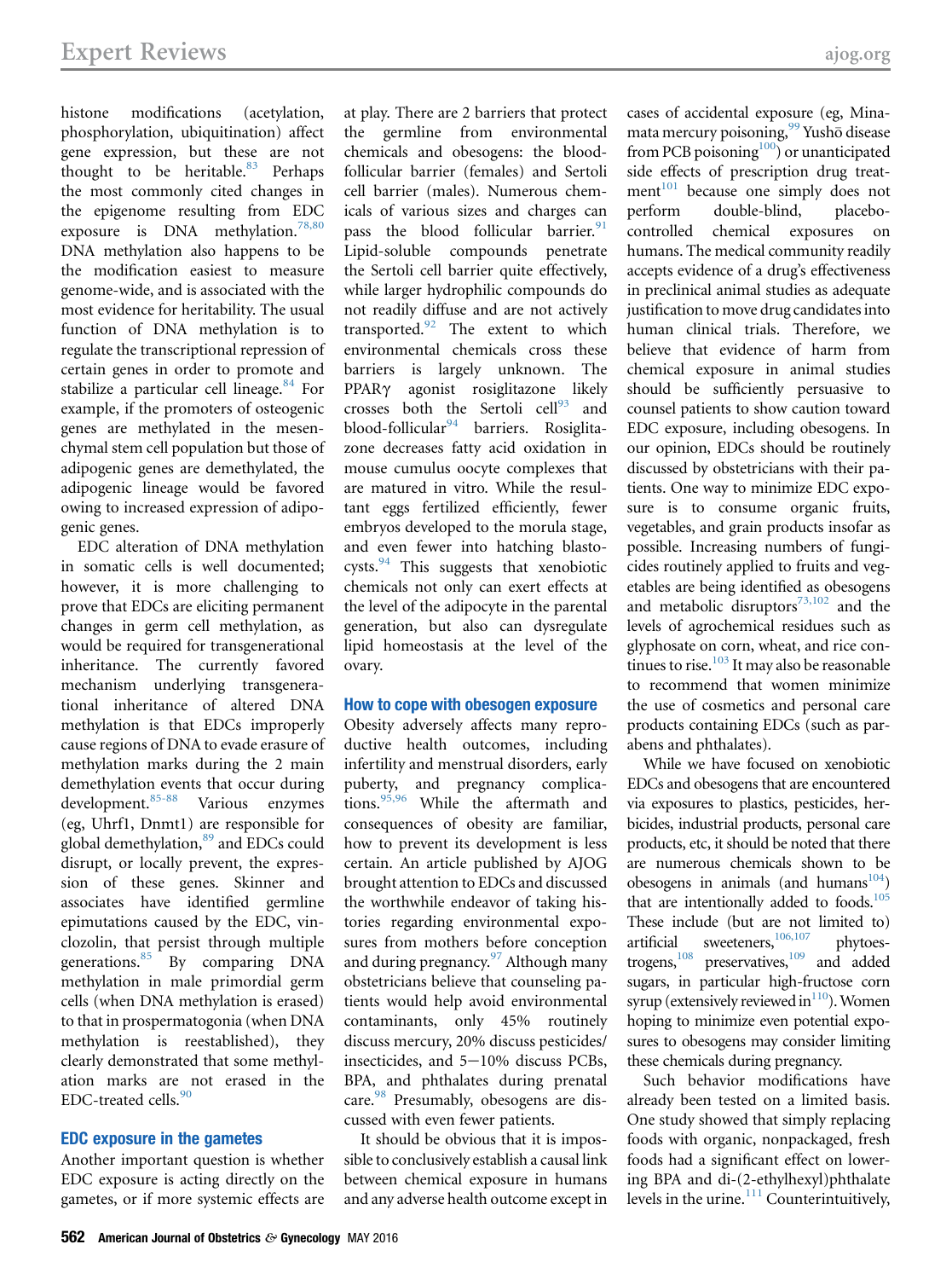<span id="page-4-0"></span>in another study where households were provided catered, local, organic foods delivered in wood crates and glass containers, prepared without use of plastic containers/utensils, and eaten in ceramic dishes with metal utensils, the levels of urinary DEHP metabolites increased during this period of intervention.<sup>112</sup> Remarkably, the authors traced this DEHP contamination to ground cinnamon and cayenne pepper used in the catered food, $112$  suggesting that the spices we consume can be a significant source of EDC exposure. No studies have yet been performed on the effects of specifically removing obesogenic EDCs, but one might reasonably expect at least a modest benefit.

#### **Conclusion**

In summary, an extraordinary amount of evidence is mounting to support adverse health effects of endocrine disruptors, obesogens, and metabolic disruptors. Obesogens have the potential to alter metabolic set points and program obesity early in life. Some of these effects might be epigenetically transmitted to future generations. While direct causeeffect relationships between specific chemical exposures and corresponding harm in humans may never be established to a substantial certainty, there is obvious potential benefit in counseling patients to avoid exposure to EDCs, with no discernible risk. This "precautionary principle" is endorsed by the American Medical Association<sup>13</sup> and is an eminently sensible strategy for protecting public health compared with waiting until the legal threshold is reached for triggering action to ban or restrict the use of particular chemicals.

#### **REFERENCES**

1. [Zoeller RT, Brown TR, Doan LL, et al. Endo](http://refhub.elsevier.com/S0002-9378(16)00232-5/sref1)[crine-disrupting chemicals and public health](http://refhub.elsevier.com/S0002-9378(16)00232-5/sref1) [protection: a statement of principles from The](http://refhub.elsevier.com/S0002-9378(16)00232-5/sref1) [Endocrine Society. Endocrinology 2012;153:](http://refhub.elsevier.com/S0002-9378(16)00232-5/sref1) [4097-110](http://refhub.elsevier.com/S0002-9378(16)00232-5/sref1).

2. [Smith OW. Diethylstilbestrol in the prevention](http://refhub.elsevier.com/S0002-9378(16)00232-5/sref2) [and treatment of complications of pregnancy.](http://refhub.elsevier.com/S0002-9378(16)00232-5/sref2) [Am J Obstet Gynecol 1948;56:821-34](http://refhub.elsevier.com/S0002-9378(16)00232-5/sref2).

3. [Palmer JR, Wise LA, Hatch EE, et al. Prenatal](http://refhub.elsevier.com/S0002-9378(16)00232-5/sref3) [diethylstilbestrol exposure and risk of breast](http://refhub.elsevier.com/S0002-9378(16)00232-5/sref3) [cancer. Cancer Epidemiol Biomarkers Prev](http://refhub.elsevier.com/S0002-9378(16)00232-5/sref3) [2006;15:1509-14.](http://refhub.elsevier.com/S0002-9378(16)00232-5/sref3)

4. [Palmer JR, Hatch EE, Rao RS, et al. Infer](http://refhub.elsevier.com/S0002-9378(16)00232-5/sref4)[tility among women exposed prenatally to](http://refhub.elsevier.com/S0002-9378(16)00232-5/sref4) [diethylstilbestrol. Am J Epidemiol 2001;154:](http://refhub.elsevier.com/S0002-9378(16)00232-5/sref4) [316-21](http://refhub.elsevier.com/S0002-9378(16)00232-5/sref4).

5. [Kaufman RH, Adam E, Hatch EE, et al.](http://refhub.elsevier.com/S0002-9378(16)00232-5/sref5) [Continued follow-up of pregnancy outcomes](http://refhub.elsevier.com/S0002-9378(16)00232-5/sref5) [in diethylstilbestrol-exposed offspring. Obstet](http://refhub.elsevier.com/S0002-9378(16)00232-5/sref5) [Gynecol 2000;96:483-9](http://refhub.elsevier.com/S0002-9378(16)00232-5/sref5).

6. [Stillman RJ. In utero exposure to diethylstil](http://refhub.elsevier.com/S0002-9378(16)00232-5/sref6)[bestrol: adverse effects on the reproductive tract](http://refhub.elsevier.com/S0002-9378(16)00232-5/sref6) [and reproductive performance and male and](http://refhub.elsevier.com/S0002-9378(16)00232-5/sref6) [female offspring. Am J Obstet Gynecol 1982;](http://refhub.elsevier.com/S0002-9378(16)00232-5/sref6) [142:905-21](http://refhub.elsevier.com/S0002-9378(16)00232-5/sref6).

7. [Colborn T, vom Saal FS, Soto AM. Develop](http://refhub.elsevier.com/S0002-9378(16)00232-5/sref7)[mental effects of endocrine-disrupting chem](http://refhub.elsevier.com/S0002-9378(16)00232-5/sref7)[icals in wildlife and humans. Environ Health](http://refhub.elsevier.com/S0002-9378(16)00232-5/sref7) [Perspect 1993;101:378-84.](http://refhub.elsevier.com/S0002-9378(16)00232-5/sref7)

8. [Herbst AL, Ulfelder H, Poskanzer DC.](http://refhub.elsevier.com/S0002-9378(16)00232-5/sref8) [Adenocarcinoma of the vagina. Association of](http://refhub.elsevier.com/S0002-9378(16)00232-5/sref8) [maternal stilbestrol therapy with tumor appear](http://refhub.elsevier.com/S0002-9378(16)00232-5/sref8)[ance in young women. N Engl J Med 1971;284:](http://refhub.elsevier.com/S0002-9378(16)00232-5/sref8) [878-81](http://refhub.elsevier.com/S0002-9378(16)00232-5/sref8).

9. [Harada M. Intrauterine poisoning: clinical and](http://refhub.elsevier.com/S0002-9378(16)00232-5/sref9) [epidemiological studies of the problem. Bull Inst](http://refhub.elsevier.com/S0002-9378(16)00232-5/sref9) [Constitutional Med Kumamoto Univ 1976;25:](http://refhub.elsevier.com/S0002-9378(16)00232-5/sref9) [1-60](http://refhub.elsevier.com/S0002-9378(16)00232-5/sref9).

10. [Tyler CR, Jobling S, Sumpter JP. Endocrine](http://refhub.elsevier.com/S0002-9378(16)00232-5/sref10) [disruption in wildlife: a critical review of the evi](http://refhub.elsevier.com/S0002-9378(16)00232-5/sref10)[dence. Crit Rev Toxicol 1998;28:319-61.](http://refhub.elsevier.com/S0002-9378(16)00232-5/sref10)

11. [Sharpe RM, Skakkebaek NE. Are oes](http://refhub.elsevier.com/S0002-9378(16)00232-5/sref11)[trogens involved in falling sperm counts and](http://refhub.elsevier.com/S0002-9378(16)00232-5/sref11) [disorders of the male reproductive tract? Lancet](http://refhub.elsevier.com/S0002-9378(16)00232-5/sref11) [1993;341:1392-5](http://refhub.elsevier.com/S0002-9378(16)00232-5/sref11).

12. [Wright L. Silent sperm. New Yorker 1996;12](http://refhub.elsevier.com/S0002-9378(16)00232-5/sref12). 13. [Diamanti-Kandarakis E, Bourguignon JP,](http://refhub.elsevier.com/S0002-9378(16)00232-5/sref13) [Giudice LC, et al. Endocrine-disrupting chem](http://refhub.elsevier.com/S0002-9378(16)00232-5/sref13)[icals: an Endocrine Society scienti](http://refhub.elsevier.com/S0002-9378(16)00232-5/sref13)fic statement. [Endocr Rev 2009;30:293-342.](http://refhub.elsevier.com/S0002-9378(16)00232-5/sref13)

14. [Skakkebaek NE, Rajpert-De Meyts E,](http://refhub.elsevier.com/S0002-9378(16)00232-5/sref14) [Main KM. Testicular dysgenesis syndrome: an](http://refhub.elsevier.com/S0002-9378(16)00232-5/sref14) [increasingly common developmental disorder](http://refhub.elsevier.com/S0002-9378(16)00232-5/sref14) [with environmental aspects. Hum Reprod](http://refhub.elsevier.com/S0002-9378(16)00232-5/sref14) [2001;16:972-8](http://refhub.elsevier.com/S0002-9378(16)00232-5/sref14).

15. Maffi[ni MV, Rubin BS, Sonnenschein C,](http://refhub.elsevier.com/S0002-9378(16)00232-5/sref15) [Soto AM. Endocrine disruptors and reproduc](http://refhub.elsevier.com/S0002-9378(16)00232-5/sref15)[tive health: the case of bisphenol-A. Mol Cell](http://refhub.elsevier.com/S0002-9378(16)00232-5/sref15) [Endocrinol 2006;254-255:179-86](http://refhub.elsevier.com/S0002-9378(16)00232-5/sref15).

16. [Janesick A, Blumberg B. Adipocytes as](http://refhub.elsevier.com/S0002-9378(16)00232-5/sref16) [target cells for endocrine disruption. In: Dia](http://refhub.elsevier.com/S0002-9378(16)00232-5/sref16)[manti-Kandarakis E, Gore AC, eds. Endocrine](http://refhub.elsevier.com/S0002-9378(16)00232-5/sref16) [Disruptors and Puberty. New York City: Humana](http://refhub.elsevier.com/S0002-9378(16)00232-5/sref16) [Press; 2011](http://refhub.elsevier.com/S0002-9378(16)00232-5/sref16).

17. [Kershaw EE, Flier JS. Adipose tissue as an](http://refhub.elsevier.com/S0002-9378(16)00232-5/sref17) [endocrine organ. J Clin Endocrinol Metab 2004;](http://refhub.elsevier.com/S0002-9378(16)00232-5/sref17) [89:2548-56](http://refhub.elsevier.com/S0002-9378(16)00232-5/sref17).

18. [Mohamed-Ali V, Pinkney JH, Coppack SW.](http://refhub.elsevier.com/S0002-9378(16)00232-5/sref18) [Adipose tissue as an endocrine and paracrine](http://refhub.elsevier.com/S0002-9378(16)00232-5/sref18) [organ. Int J Obes Relat Metab Disord 1998;22:](http://refhub.elsevier.com/S0002-9378(16)00232-5/sref18) [1145-58](http://refhub.elsevier.com/S0002-9378(16)00232-5/sref18).

19. [Zhang Y, Proenca R, Maffei M, Barone M,](http://refhub.elsevier.com/S0002-9378(16)00232-5/sref19) [Leopold L, Friedman JM. Positional cloning of](http://refhub.elsevier.com/S0002-9378(16)00232-5/sref19) [the mouse obese gene and its human homo](http://refhub.elsevier.com/S0002-9378(16)00232-5/sref19)[logue. Nature 1994;372:425-32.](http://refhub.elsevier.com/S0002-9378(16)00232-5/sref19)

20. [Tontonoz P, Hu E, Spiegelman BM. Stimu](http://refhub.elsevier.com/S0002-9378(16)00232-5/sref20)[lation of adipogenesis in](http://refhub.elsevier.com/S0002-9378(16)00232-5/sref20) fibroblasts by PPAR [gamma 2, a lipid-activated transcription factor.](http://refhub.elsevier.com/S0002-9378(16)00232-5/sref20) [Cell 1994;79:1147-56.](http://refhub.elsevier.com/S0002-9378(16)00232-5/sref20)

21. [Heindel JJ, vom Saal FS, Blumberg B, et al.](http://refhub.elsevier.com/S0002-9378(16)00232-5/sref21) [Parma consensus statement on metabolic](http://refhub.elsevier.com/S0002-9378(16)00232-5/sref21) [disruptors. Environ Health 2015;14:54](http://refhub.elsevier.com/S0002-9378(16)00232-5/sref21).

22. [Ogden CL, Carroll MD, Kit BK, Flegal KM.](http://refhub.elsevier.com/S0002-9378(16)00232-5/sref22) [Prevalence of childhood and adult obesity in the](http://refhub.elsevier.com/S0002-9378(16)00232-5/sref22) [United States, 2011-2012. JAMA 2014;311:](http://refhub.elsevier.com/S0002-9378(16)00232-5/sref22) [806-14](http://refhub.elsevier.com/S0002-9378(16)00232-5/sref22).

23. [Koebnick C, Smith N, Coleman KJ, et al.](http://refhub.elsevier.com/S0002-9378(16)00232-5/sref23) [Prevalence of extreme obesity in a multiethnic](http://refhub.elsevier.com/S0002-9378(16)00232-5/sref23) [cohort of children and adolescents. J Pediatr](http://refhub.elsevier.com/S0002-9378(16)00232-5/sref23) [2010;157:26-31.e2.](http://refhub.elsevier.com/S0002-9378(16)00232-5/sref23)

24. [Trasande L, Zoeller RT, Hass U, et al.](http://refhub.elsevier.com/S0002-9378(16)00232-5/sref24) [Estimating burden and disease costs of expo](http://refhub.elsevier.com/S0002-9378(16)00232-5/sref24)[sure to endocrine-disrupting chemicals in the](http://refhub.elsevier.com/S0002-9378(16)00232-5/sref24) [European union. J Clin Endocrinol Metab 2015;](http://refhub.elsevier.com/S0002-9378(16)00232-5/sref24) [100:1245-55](http://refhub.elsevier.com/S0002-9378(16)00232-5/sref24).

25. [Legler J, Fletcher T, Govarts E, et al.](http://refhub.elsevier.com/S0002-9378(16)00232-5/sref25) [Obesity, diabetes, and associated costs of](http://refhub.elsevier.com/S0002-9378(16)00232-5/sref25) [exposure to endocrine-disrupting chemicals](http://refhub.elsevier.com/S0002-9378(16)00232-5/sref25) [in the European union. J Clin Endocrinol Metab](http://refhub.elsevier.com/S0002-9378(16)00232-5/sref25) [2015;100:1278-88.](http://refhub.elsevier.com/S0002-9378(16)00232-5/sref25)

26. U.S. Government Accountability Office. Comparison of U.S. and Recently Enacted European Union Approaches to Protect against the Risks of Toxic Chemicals. 2007. Available at: [www.gao.gov/new.items/d07825.](http://www.gao.gov/new.items/d07825.pdf) [pdf.](http://www.gao.gov/new.items/d07825.pdf) Accessed March 18, 2016.

27. [Scott FL. Novel coating composition. In:](http://refhub.elsevier.com/S0002-9378(16)00232-5/sref27) Offi[ce USP, ed. Google Patents. USA: M & T](http://refhub.elsevier.com/S0002-9378(16)00232-5/sref27) [Chemicals, Inc.; 1961.](http://refhub.elsevier.com/S0002-9378(16)00232-5/sref27)

28. [Omae I. Organotin antifouling paints and](http://refhub.elsevier.com/S0002-9378(16)00232-5/sref28) [their alternatives. Applied Organometallic](http://refhub.elsevier.com/S0002-9378(16)00232-5/sref28) [Chemistry 2003;17:81-105](http://refhub.elsevier.com/S0002-9378(16)00232-5/sref28).

29. [Blaber S. The occurrence of a penis-like out](http://refhub.elsevier.com/S0002-9378(16)00232-5/sref29)[growth behind the right tentacle in spent females](http://refhub.elsevier.com/S0002-9378(16)00232-5/sref29) [of Nucella lapillus \(L.\). Journal of Molluscan](http://refhub.elsevier.com/S0002-9378(16)00232-5/sref29) [Studies 1970;39:231-3](http://refhub.elsevier.com/S0002-9378(16)00232-5/sref29).

30. [Poli G, Salvat B, Streiff W. Aspect particulier](http://refhub.elsevier.com/S0002-9378(16)00232-5/sref30) [de la sexualité chez Ocenebra erinacea](http://refhub.elsevier.com/S0002-9378(16)00232-5/sref30) [\(Mollusque, Gastéropode, Prosobranche\).](http://refhub.elsevier.com/S0002-9378(16)00232-5/sref30) [Haliotis 1971;1:29-30.](http://refhub.elsevier.com/S0002-9378(16)00232-5/sref30)

31. [Smith BS. Male characteristics on female](http://refhub.elsevier.com/S0002-9378(16)00232-5/sref31) [mud snails caused by antifouling bottom paints.](http://refhub.elsevier.com/S0002-9378(16)00232-5/sref31) [J Appl Toxicol 1981;1:22-5.](http://refhub.elsevier.com/S0002-9378(16)00232-5/sref31)

32. [Smith BS. Reproductive anomalies in sten](http://refhub.elsevier.com/S0002-9378(16)00232-5/sref32)[oglossan snails related to pollution from marinas.](http://refhub.elsevier.com/S0002-9378(16)00232-5/sref32) [J Appl Toxicol 1981;1:15-21.](http://refhub.elsevier.com/S0002-9378(16)00232-5/sref32)

33. [Smith BS. Tributyltin compounds induce](http://refhub.elsevier.com/S0002-9378(16)00232-5/sref33) [male characteristics on female mud snails](http://refhub.elsevier.com/S0002-9378(16)00232-5/sref33) [Nassarius obsoletus](http://refhub.elsevier.com/S0002-9378(16)00232-5/sref33)  $=$  [Ilyanassa obsoleta.](http://refhub.elsevier.com/S0002-9378(16)00232-5/sref33) [J Appl Toxicol 1981;1:141-4.](http://refhub.elsevier.com/S0002-9378(16)00232-5/sref33)

34. [Scott AP. Do mollusks use vertebrate sex](http://refhub.elsevier.com/S0002-9378(16)00232-5/sref34) [steroids as reproductive hormones? Part I: crit](http://refhub.elsevier.com/S0002-9378(16)00232-5/sref34)[ical appraisal of the evidence for the presence,](http://refhub.elsevier.com/S0002-9378(16)00232-5/sref34) [biosynthesis and uptake of steroids. Steroids](http://refhub.elsevier.com/S0002-9378(16)00232-5/sref34) [2012;77:1450-68](http://refhub.elsevier.com/S0002-9378(16)00232-5/sref34).

35. [Shimasaki Y, Kitano T, Oshima Y, Inoue S,](http://refhub.elsevier.com/S0002-9378(16)00232-5/sref35) [Imada N, Honjo T. Tributyltin causes masculiniza](http://refhub.elsevier.com/S0002-9378(16)00232-5/sref35)tion in fi[sh. Environ Toxicol Chem 2003;22:141-4.](http://refhub.elsevier.com/S0002-9378(16)00232-5/sref35) 36. [McAllister BG, Kime DE. Early life exposure](http://refhub.elsevier.com/S0002-9378(16)00232-5/sref36) [to environmental levels of the aromatase inhibitor](http://refhub.elsevier.com/S0002-9378(16)00232-5/sref36) [tributyltin causes masculinisation and irrevers](http://refhub.elsevier.com/S0002-9378(16)00232-5/sref36)[ible sperm damage in zebra](http://refhub.elsevier.com/S0002-9378(16)00232-5/sref36)fish (Danio rerio). [Aquat Toxicol 2003;65:309-16](http://refhub.elsevier.com/S0002-9378(16)00232-5/sref36).

37. [Cooke GM. Effect of organotins on human](http://refhub.elsevier.com/S0002-9378(16)00232-5/sref37) [aromatase activity in vitro. Toxicol Lett 2002;](http://refhub.elsevier.com/S0002-9378(16)00232-5/sref37) [126:121-30.](http://refhub.elsevier.com/S0002-9378(16)00232-5/sref37)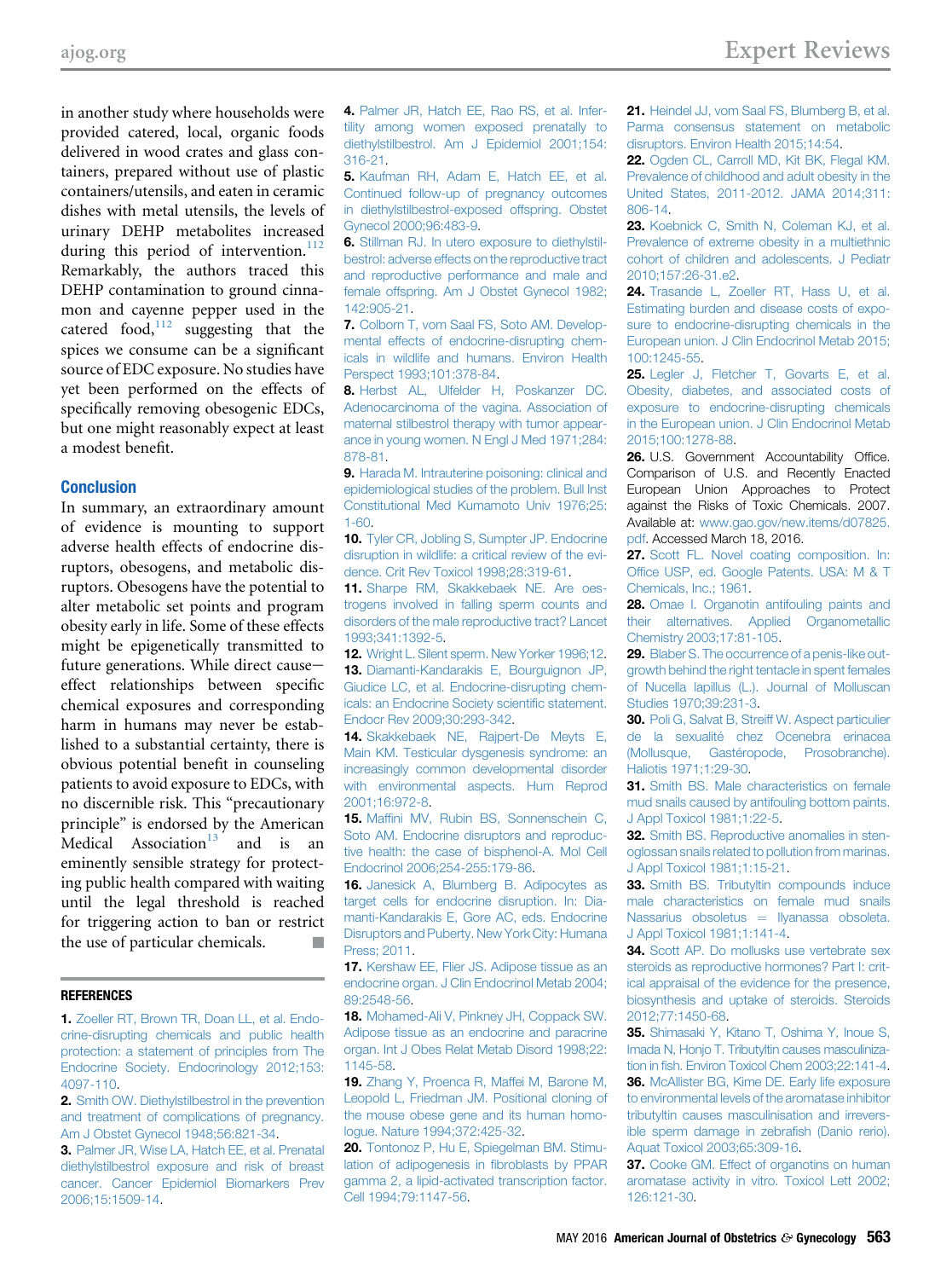<span id="page-5-0"></span>38. [Saitoh M, Yanase T, Morinaga H, et al.](http://refhub.elsevier.com/S0002-9378(16)00232-5/sref38) [Tributyltin or triphenyltin inhibits aromatase](http://refhub.elsevier.com/S0002-9378(16)00232-5/sref38) [activity in the human granulosa-like tumor cell](http://refhub.elsevier.com/S0002-9378(16)00232-5/sref38) [line KGN. Biochem Biophys Res Commun](http://refhub.elsevier.com/S0002-9378(16)00232-5/sref38) [2001;289:198-204](http://refhub.elsevier.com/S0002-9378(16)00232-5/sref38).

39. [Grun F, Watanabe H, Zamanian Z, et al.](http://refhub.elsevier.com/S0002-9378(16)00232-5/sref39) [Endocrine-disrupting organotin compounds are](http://refhub.elsevier.com/S0002-9378(16)00232-5/sref39) [potent inducers of adipogenesis in vertebrates.](http://refhub.elsevier.com/S0002-9378(16)00232-5/sref39) [Mol Endocrinol 2006;20:2141-55](http://refhub.elsevier.com/S0002-9378(16)00232-5/sref39).

40. [Tontonoz P, Hu E, Graves RA, Budavari AI,](http://refhub.elsevier.com/S0002-9378(16)00232-5/sref40) [Spiegelman BM. mPPAR gamma 2: tissue](http://refhub.elsevier.com/S0002-9378(16)00232-5/sref40)specifi[c regulator of an adipocyte enhancer.](http://refhub.elsevier.com/S0002-9378(16)00232-5/sref40) [Genes Dev 1994;8:1224-34.](http://refhub.elsevier.com/S0002-9378(16)00232-5/sref40)

41. [Kirchner S, Kieu T, Chow C, Casey S,](http://refhub.elsevier.com/S0002-9378(16)00232-5/sref41) [Blumberg B. Prenatal exposure to the environ](http://refhub.elsevier.com/S0002-9378(16)00232-5/sref41)[mental obesogen tributyltin predisposes](http://refhub.elsevier.com/S0002-9378(16)00232-5/sref41) [multipotent stem cells to become adipocytes.](http://refhub.elsevier.com/S0002-9378(16)00232-5/sref41) [Mol Endocrinol 2010;24:526-39.](http://refhub.elsevier.com/S0002-9378(16)00232-5/sref41)

42. [Zuo Z, Chen S, Wu T, et al. Tributyltin cau](http://refhub.elsevier.com/S0002-9378(16)00232-5/sref42)[ses obesity and hepatic steatosis in male mice.](http://refhub.elsevier.com/S0002-9378(16)00232-5/sref42) [Environ Toxicol 2011;26:79-85](http://refhub.elsevier.com/S0002-9378(16)00232-5/sref42).

43. [le Maire A, Grimaldi M, Roecklin D, et al.](http://refhub.elsevier.com/S0002-9378(16)00232-5/sref43) [Activation of RXR-PPAR heterodimers by orga](http://refhub.elsevier.com/S0002-9378(16)00232-5/sref43)[notin environmental endocrine disruptors.](http://refhub.elsevier.com/S0002-9378(16)00232-5/sref43) [EMBO Rep 2009;10:367-73.](http://refhub.elsevier.com/S0002-9378(16)00232-5/sref43)

44. [Harada S, Hiromori Y, Nakamura S, et al.](http://refhub.elsevier.com/S0002-9378(16)00232-5/sref44) [Structural basis for PPARgamma transactivation](http://refhub.elsevier.com/S0002-9378(16)00232-5/sref44) [by endocrine-disrupting organotin compounds.](http://refhub.elsevier.com/S0002-9378(16)00232-5/sref44) [Sci Rep 2015;5:8520](http://refhub.elsevier.com/S0002-9378(16)00232-5/sref44).

45. [Janesick AS, Schug TT, Heindel JJ,](http://refhub.elsevier.com/S0002-9378(16)00232-5/sref45) [Blumberg B. Environmental chemicals and](http://refhub.elsevier.com/S0002-9378(16)00232-5/sref45) [obesity. In: Bray GA, ed. Handbook of Obesity:](http://refhub.elsevier.com/S0002-9378(16)00232-5/sref45) [Epidemiology, Etiology, and Physiopathology.](http://refhub.elsevier.com/S0002-9378(16)00232-5/sref45) [Boca Raton: CRC Press; 2014 \(vol 1\):45.](http://refhub.elsevier.com/S0002-9378(16)00232-5/sref45)

46. [Lee DH, Porta M, Jacobs DR Jr,](http://refhub.elsevier.com/S0002-9378(16)00232-5/sref46) [Vandenberg LN. Chlorinated persistent organic](http://refhub.elsevier.com/S0002-9378(16)00232-5/sref46) [pollutants, obesity, and type 2 diabetes. Endocr](http://refhub.elsevier.com/S0002-9378(16)00232-5/sref46) [Rev 2014;35:557-601.](http://refhub.elsevier.com/S0002-9378(16)00232-5/sref46)

47. [Janesick A, Blumberg B. Minireview:](http://refhub.elsevier.com/S0002-9378(16)00232-5/sref47) [PPARgamma as the target of obesogens.](http://refhub.elsevier.com/S0002-9378(16)00232-5/sref47) [J Steroid Biochem Mol Biol 2011;127:4-8](http://refhub.elsevier.com/S0002-9378(16)00232-5/sref47).

48. Janesick AS, Dimastrogiovanni G, Vanek L, Boulos C, Chamorro-García R, Blumberg B. On the utility of ToxCast and ToxPi as methods for identifying new obesogens. Environ Health Perspect 2015; [http://dx.doi.org/10.1289/ehp.](http://dx.doi.org/10.1289/ehp.1510352) [1510352.](http://dx.doi.org/10.1289/ehp.1510352)

49. [Vandenberg LN, Maf](http://refhub.elsevier.com/S0002-9378(16)00232-5/sref49)fini MV, [Sonnenschein C, Rubin BS, Soto AM. Bisphe](http://refhub.elsevier.com/S0002-9378(16)00232-5/sref49)[nol-A and the great divide: a review of contro](http://refhub.elsevier.com/S0002-9378(16)00232-5/sref49)versies in the fi[eld of endocrine disruption.](http://refhub.elsevier.com/S0002-9378(16)00232-5/sref49) [Endocr Rev 2009;30:75-95.](http://refhub.elsevier.com/S0002-9378(16)00232-5/sref49)

50. [Chamorro-Garcia R, Sahu M, Abbey RJ,](http://refhub.elsevier.com/S0002-9378(16)00232-5/sref50) [Laude J, Pham N, Blumberg B. Transgenera](http://refhub.elsevier.com/S0002-9378(16)00232-5/sref50)[tional inheritance of increased fat depot size,](http://refhub.elsevier.com/S0002-9378(16)00232-5/sref50) [stem cell reprogramming, and hepatic steatosis](http://refhub.elsevier.com/S0002-9378(16)00232-5/sref50) [elicited by prenatal exposure to the obesogen](http://refhub.elsevier.com/S0002-9378(16)00232-5/sref50) [tributyltin in mice. Environ Health Perspect](http://refhub.elsevier.com/S0002-9378(16)00232-5/sref50) [2013;121:359-66.](http://refhub.elsevier.com/S0002-9378(16)00232-5/sref50)

51. [Chamorro-Garcia R, Blumberg B. Trans](http://refhub.elsevier.com/S0002-9378(16)00232-5/sref51)[generational effects of obesogens and the](http://refhub.elsevier.com/S0002-9378(16)00232-5/sref51) [obesity epidemic. Curr Opin Pharmacol](http://refhub.elsevier.com/S0002-9378(16)00232-5/sref51) [2014;19:153-8.](http://refhub.elsevier.com/S0002-9378(16)00232-5/sref51)

52. Poissonnet CM, Burdi AR, Garn SM, The [chronology of adipose tissue appearance and](http://refhub.elsevier.com/S0002-9378(16)00232-5/sref52) [distribution in the human fetus. Early Hum Dev](http://refhub.elsevier.com/S0002-9378(16)00232-5/sref52) [1984;10:1-11.](http://refhub.elsevier.com/S0002-9378(16)00232-5/sref52)

**53.** [Spalding KL, Arner E, Westermark PO, et al.](http://refhub.elsevier.com/S0002-9378(16)00232-5/sref53) [Dynamics of fat cell turnover in humans. Nature](http://refhub.elsevier.com/S0002-9378(16)00232-5/sref53) [2008;453:783-7.](http://refhub.elsevier.com/S0002-9378(16)00232-5/sref53)

54. [Kim SM, Lun M, Wang M, et al. Loss of white](http://refhub.elsevier.com/S0002-9378(16)00232-5/sref54) [adipose hyperplastic potential is associated with](http://refhub.elsevier.com/S0002-9378(16)00232-5/sref54) [enhanced susceptibility to insulin resistance.](http://refhub.elsevier.com/S0002-9378(16)00232-5/sref54) [Cell Metab 2014;20:1049-58](http://refhub.elsevier.com/S0002-9378(16)00232-5/sref54).

55. [Wang QA, Tao C, Gupta RK, Scherer PE.](http://refhub.elsevier.com/S0002-9378(16)00232-5/sref55) [Tracking adipogenesis during white adipose](http://refhub.elsevier.com/S0002-9378(16)00232-5/sref55) [tissue development, expansion and regenera](http://refhub.elsevier.com/S0002-9378(16)00232-5/sref55)[tion. Nat Med 2013;19:1338-44](http://refhub.elsevier.com/S0002-9378(16)00232-5/sref55).

56. [Jeffery E, Church CD, Holtrup B,](http://refhub.elsevier.com/S0002-9378(16)00232-5/sref56) [Colman L, Rodeheffer MS. Rapid depot](http://refhub.elsevier.com/S0002-9378(16)00232-5/sref56)specifi[c activation of adipocyte precursor](http://refhub.elsevier.com/S0002-9378(16)00232-5/sref56) [cells at the onset of obesity. Nat Cell Biol](http://refhub.elsevier.com/S0002-9378(16)00232-5/sref56) [2015;17:376-85.](http://refhub.elsevier.com/S0002-9378(16)00232-5/sref56)

57. [Rosen ED, Spiegelman BM. What we talk](http://refhub.elsevier.com/S0002-9378(16)00232-5/sref57) [about when we talk about fat. Cell 2014;156:](http://refhub.elsevier.com/S0002-9378(16)00232-5/sref57)  $20 - 44$ 

58. [Pittenger MF, Mackay AM, Beck SC, et al.](http://refhub.elsevier.com/S0002-9378(16)00232-5/sref58) [Multilineage potential of adult human mesen](http://refhub.elsevier.com/S0002-9378(16)00232-5/sref58)[chymal stem cells. Science 1999;284:143-7.](http://refhub.elsevier.com/S0002-9378(16)00232-5/sref58)

59. [Bianco P. Back to the future: moving](http://refhub.elsevier.com/S0002-9378(16)00232-5/sref59) beyond "[mesenchymal stem cells.](http://refhub.elsevier.com/S0002-9378(16)00232-5/sref59)" J Cell Bio[chem 2011;112:1713-21](http://refhub.elsevier.com/S0002-9378(16)00232-5/sref59).

60. [Nimmo RA, May GE, Enver T. Primed and](http://refhub.elsevier.com/S0002-9378(16)00232-5/sref60) [ready: understanding lineage commitment](http://refhub.elsevier.com/S0002-9378(16)00232-5/sref60) [through single cell analysis. Trends Cell Biol](http://refhub.elsevier.com/S0002-9378(16)00232-5/sref60) [2015;25:459-67.](http://refhub.elsevier.com/S0002-9378(16)00232-5/sref60)

61. [Rosen ED, MacDougald OA. Adipocyte](http://refhub.elsevier.com/S0002-9378(16)00232-5/sref61) [differentiation from the inside out. Nat Rev Mol](http://refhub.elsevier.com/S0002-9378(16)00232-5/sref61) [Cell Biol 2006;7:885-96.](http://refhub.elsevier.com/S0002-9378(16)00232-5/sref61)

62. [Cristancho AG, Lazar MA. Forming func](http://refhub.elsevier.com/S0002-9378(16)00232-5/sref62)[tional fat: a growing understanding of adipocyte](http://refhub.elsevier.com/S0002-9378(16)00232-5/sref62) [differentiation. Nat Rev Mol Cell Biol 2011;12:](http://refhub.elsevier.com/S0002-9378(16)00232-5/sref62) [722-34](http://refhub.elsevier.com/S0002-9378(16)00232-5/sref62).

63. [Gupta RK, Arany Z, Seale P, et al.](http://refhub.elsevier.com/S0002-9378(16)00232-5/sref63) [Transcriptional control of preadipocyte deter](http://refhub.elsevier.com/S0002-9378(16)00232-5/sref63)[mination by Zfp423. Nature 2010;464:](http://refhub.elsevier.com/S0002-9378(16)00232-5/sref63) [619-23.](http://refhub.elsevier.com/S0002-9378(16)00232-5/sref63)

64. [Quach JM, Walker EC, Allan E, et al. Zinc](http://refhub.elsevier.com/S0002-9378(16)00232-5/sref64) fi[nger protein 467 is a novel regulator of osteo](http://refhub.elsevier.com/S0002-9378(16)00232-5/sref64)[blast and adipocyte commitment. J Biol Chem](http://refhub.elsevier.com/S0002-9378(16)00232-5/sref64) [2011;286:4186-98](http://refhub.elsevier.com/S0002-9378(16)00232-5/sref64).

65. [Jin W, Takagi T, Kanesashi SN, et al.](http://refhub.elsevier.com/S0002-9378(16)00232-5/sref65) [Schnurri-2 controls BMP-dependent adipo](http://refhub.elsevier.com/S0002-9378(16)00232-5/sref65)[genesis via interaction with Smad proteins. Dev](http://refhub.elsevier.com/S0002-9378(16)00232-5/sref65) [Cell 2006;10:461-71](http://refhub.elsevier.com/S0002-9378(16)00232-5/sref65).

66. [Cristancho AG, Schupp M, Lefterova MI,](http://refhub.elsevier.com/S0002-9378(16)00232-5/sref66) [et al. Repressor transcription factor 7-like 1 pro](http://refhub.elsevier.com/S0002-9378(16)00232-5/sref66)[motes adipogenic competency in precursor cells.](http://refhub.elsevier.com/S0002-9378(16)00232-5/sref66) [Proc Natl Acad Sci U S A 2011;108:16271-6.](http://refhub.elsevier.com/S0002-9378(16)00232-5/sref66)

67. [Carnevalli LS, Masuda K, Frigerio F, et al.](http://refhub.elsevier.com/S0002-9378(16)00232-5/sref67) [S6K1 plays a critical role in early adipocyte dif](http://refhub.elsevier.com/S0002-9378(16)00232-5/sref67)[ferentiation. Dev Cell 2010;18:763-74.](http://refhub.elsevier.com/S0002-9378(16)00232-5/sref67)

68. [Tontonoz P, Spiegelman BM. Fat and](http://refhub.elsevier.com/S0002-9378(16)00232-5/sref68) [beyond: the diverse biology of PPARgamma.](http://refhub.elsevier.com/S0002-9378(16)00232-5/sref68) [Annu Rev Biochem 2008;77:289-312](http://refhub.elsevier.com/S0002-9378(16)00232-5/sref68).

69. [Lefterova MI, Zhang Y, Steger DJ, et al.](http://refhub.elsevier.com/S0002-9378(16)00232-5/sref69) [PPARgamma and C/EBP factors orchestrate](http://refhub.elsevier.com/S0002-9378(16)00232-5/sref69) [adipocyte biology via adjacent binding on a](http://refhub.elsevier.com/S0002-9378(16)00232-5/sref69) [genome-wide scale. Genes Dev 2008;22:](http://refhub.elsevier.com/S0002-9378(16)00232-5/sref69) [2941-52](http://refhub.elsevier.com/S0002-9378(16)00232-5/sref69).

70. [Siersbaek R, Mandrup S. Transcriptional](http://refhub.elsevier.com/S0002-9378(16)00232-5/sref70) [networks controlling adipocyte differentiation.](http://refhub.elsevier.com/S0002-9378(16)00232-5/sref70) [Cold Spring Harb Symp Quant Biol 2011;76:](http://refhub.elsevier.com/S0002-9378(16)00232-5/sref70) [247-55](http://refhub.elsevier.com/S0002-9378(16)00232-5/sref70).

71. [Wu Z, Bucher NL, Farmer SR. Induction of](http://refhub.elsevier.com/S0002-9378(16)00232-5/sref71) [peroxisome proliferator-activated receptor](http://refhub.elsevier.com/S0002-9378(16)00232-5/sref71) [gamma during the conversion of 3T3](http://refhub.elsevier.com/S0002-9378(16)00232-5/sref71) fibroblasts [into adipocytes is mediated by C/EBPbeta,](http://refhub.elsevier.com/S0002-9378(16)00232-5/sref71) [C/EBPdelta, and glucocorticoids. Mol Cell Biol](http://refhub.elsevier.com/S0002-9378(16)00232-5/sref71) [1996;16:4128-36](http://refhub.elsevier.com/S0002-9378(16)00232-5/sref71).

72. [Lehmann JM, Moore LB, Smith-Oliver TA,](http://refhub.elsevier.com/S0002-9378(16)00232-5/sref72) [Wilkison WO, Willson TM, Kliewer SA. An anti](http://refhub.elsevier.com/S0002-9378(16)00232-5/sref72)[diabetic thiazolidinedione is a high af](http://refhub.elsevier.com/S0002-9378(16)00232-5/sref72)finity ligand [for peroxisome proliferator-activated receptor](http://refhub.elsevier.com/S0002-9378(16)00232-5/sref72) [gamma \(PPAR gamma\). J Biol Chem 1995;270:](http://refhub.elsevier.com/S0002-9378(16)00232-5/sref72) [12953-6.](http://refhub.elsevier.com/S0002-9378(16)00232-5/sref72)

73. [Li X, Pham HT, Janesick AS, Blumberg B.](http://refhub.elsevier.com/S0002-9378(16)00232-5/sref73) Trifl[umizole is an obesogen in mice that](http://refhub.elsevier.com/S0002-9378(16)00232-5/sref73) [acts through peroxisome proliferator activated](http://refhub.elsevier.com/S0002-9378(16)00232-5/sref73) [receptor gamma \(PPARgamma\). Environ Health](http://refhub.elsevier.com/S0002-9378(16)00232-5/sref73) [Perspect 2012;120:1720-6.](http://refhub.elsevier.com/S0002-9378(16)00232-5/sref73)

74. [Boquest AC, Noer A, Collas P. Epigenetic](http://refhub.elsevier.com/S0002-9378(16)00232-5/sref74) [programming of mesenchymal stem cells from](http://refhub.elsevier.com/S0002-9378(16)00232-5/sref74) [human adipose tissue. Stem Cell Rev 2006;2:](http://refhub.elsevier.com/S0002-9378(16)00232-5/sref74) [319-29](http://refhub.elsevier.com/S0002-9378(16)00232-5/sref74).

75. [Kraschnewski JL, Boan J, Esposito J, et al.](http://refhub.elsevier.com/S0002-9378(16)00232-5/sref75) [Long-term weight loss maintenance in the](http://refhub.elsevier.com/S0002-9378(16)00232-5/sref75) [United States. Int J Obes \(Lond\) 2010;34:](http://refhub.elsevier.com/S0002-9378(16)00232-5/sref75) [1644-54.](http://refhub.elsevier.com/S0002-9378(16)00232-5/sref75)

76. [Fildes A, Charlton J, Rudisill C, Littlejohns P,](http://refhub.elsevier.com/S0002-9378(16)00232-5/sref76) [Prevost AT, Gulliford MC. Probability of an obese](http://refhub.elsevier.com/S0002-9378(16)00232-5/sref76) [person attaining normal body weight: cohort](http://refhub.elsevier.com/S0002-9378(16)00232-5/sref76) [study using electronic health records. Am J](http://refhub.elsevier.com/S0002-9378(16)00232-5/sref76) [Public Health 2015:e1-6.](http://refhub.elsevier.com/S0002-9378(16)00232-5/sref76)

77. [Skurk T, Alberti-Huber C, Herder C,](http://refhub.elsevier.com/S0002-9378(16)00232-5/sref77) [Hauner H. Relationship between adipocyte size](http://refhub.elsevier.com/S0002-9378(16)00232-5/sref77) [and adipokine expression and secretion. J Clin](http://refhub.elsevier.com/S0002-9378(16)00232-5/sref77) [Endocrinol Metab 2007;92:1023-33.](http://refhub.elsevier.com/S0002-9378(16)00232-5/sref77)

78. [Anway MD, Cupp AS, Uzumcu M,](http://refhub.elsevier.com/S0002-9378(16)00232-5/sref78) [Skinner MK. Epigenetic transgenerational](http://refhub.elsevier.com/S0002-9378(16)00232-5/sref78) [actions of endocrine disruptors and male fertility.](http://refhub.elsevier.com/S0002-9378(16)00232-5/sref78) [Science 2005;308:1466-9](http://refhub.elsevier.com/S0002-9378(16)00232-5/sref78).

79. [Kaati G, Bygren LO, Pembrey M,](http://refhub.elsevier.com/S0002-9378(16)00232-5/sref79) [Sjostrom M. Transgenerational response to](http://refhub.elsevier.com/S0002-9378(16)00232-5/sref79) [nutrition, early life circumstances and longevity.](http://refhub.elsevier.com/S0002-9378(16)00232-5/sref79) [Eur J Hum Genet 2007;15:784-90.](http://refhub.elsevier.com/S0002-9378(16)00232-5/sref79)

80. [Manikkam M, Tracey R, Guerrero-](http://refhub.elsevier.com/S0002-9378(16)00232-5/sref80)[Bosagna C, Skinner MK. Plastics derived](http://refhub.elsevier.com/S0002-9378(16)00232-5/sref80) [endocrine disruptors \(BPA, DEHP and DBP\)](http://refhub.elsevier.com/S0002-9378(16)00232-5/sref80) [induce epigenetic transgenerational inheritance](http://refhub.elsevier.com/S0002-9378(16)00232-5/sref80) [of obesity, reproductive disease and sperm](http://refhub.elsevier.com/S0002-9378(16)00232-5/sref80) [epimutations. PLoS One 2013;8:e55387](http://refhub.elsevier.com/S0002-9378(16)00232-5/sref80).

81. Tracey R. Manikkam M. Guerrero-[Bosagna C, Skinner MK. Hydrocarbons \(jet fuel](http://refhub.elsevier.com/S0002-9378(16)00232-5/sref81) [JP-8\) induce epigenetic transgenerational in](http://refhub.elsevier.com/S0002-9378(16)00232-5/sref81)[heritance of obesity, reproductive disease and](http://refhub.elsevier.com/S0002-9378(16)00232-5/sref81) [sperm epimutations. Reprod Toxicol 2013;36:](http://refhub.elsevier.com/S0002-9378(16)00232-5/sref81) [104-16](http://refhub.elsevier.com/S0002-9378(16)00232-5/sref81).

82. [Skinner MK, Manikkam M, Tracey R,](http://refhub.elsevier.com/S0002-9378(16)00232-5/sref82) [Guerrero-Bosagna C, Haque M, Nilsson EE.](http://refhub.elsevier.com/S0002-9378(16)00232-5/sref82) [Ancestral dichlorodiphenyltrichloroethane \(DDT\)](http://refhub.elsevier.com/S0002-9378(16)00232-5/sref82) [exposure promotes epigenetic transgenera](http://refhub.elsevier.com/S0002-9378(16)00232-5/sref82)[tional inheritance of obesity. BMC Med 2013;11:](http://refhub.elsevier.com/S0002-9378(16)00232-5/sref82) [228.](http://refhub.elsevier.com/S0002-9378(16)00232-5/sref82)

83. [Bernstein BE, Meissner A, Lander ES. The](http://refhub.elsevier.com/S0002-9378(16)00232-5/sref83) [mammalian epigenome. Cell 2007;128:669-81.](http://refhub.elsevier.com/S0002-9378(16)00232-5/sref83) 84. [Smith ZD, Meissner A. DNA methylation:](http://refhub.elsevier.com/S0002-9378(16)00232-5/sref84) [roles in mammalian development. Nat Rev](http://refhub.elsevier.com/S0002-9378(16)00232-5/sref84) [Genet 2013;14:204-20.](http://refhub.elsevier.com/S0002-9378(16)00232-5/sref84)

85. [Guerrero-Bosagna C, Weeks S,](http://refhub.elsevier.com/S0002-9378(16)00232-5/sref85) Skinner MK. Identifi[cation of genomic features in](http://refhub.elsevier.com/S0002-9378(16)00232-5/sref85)